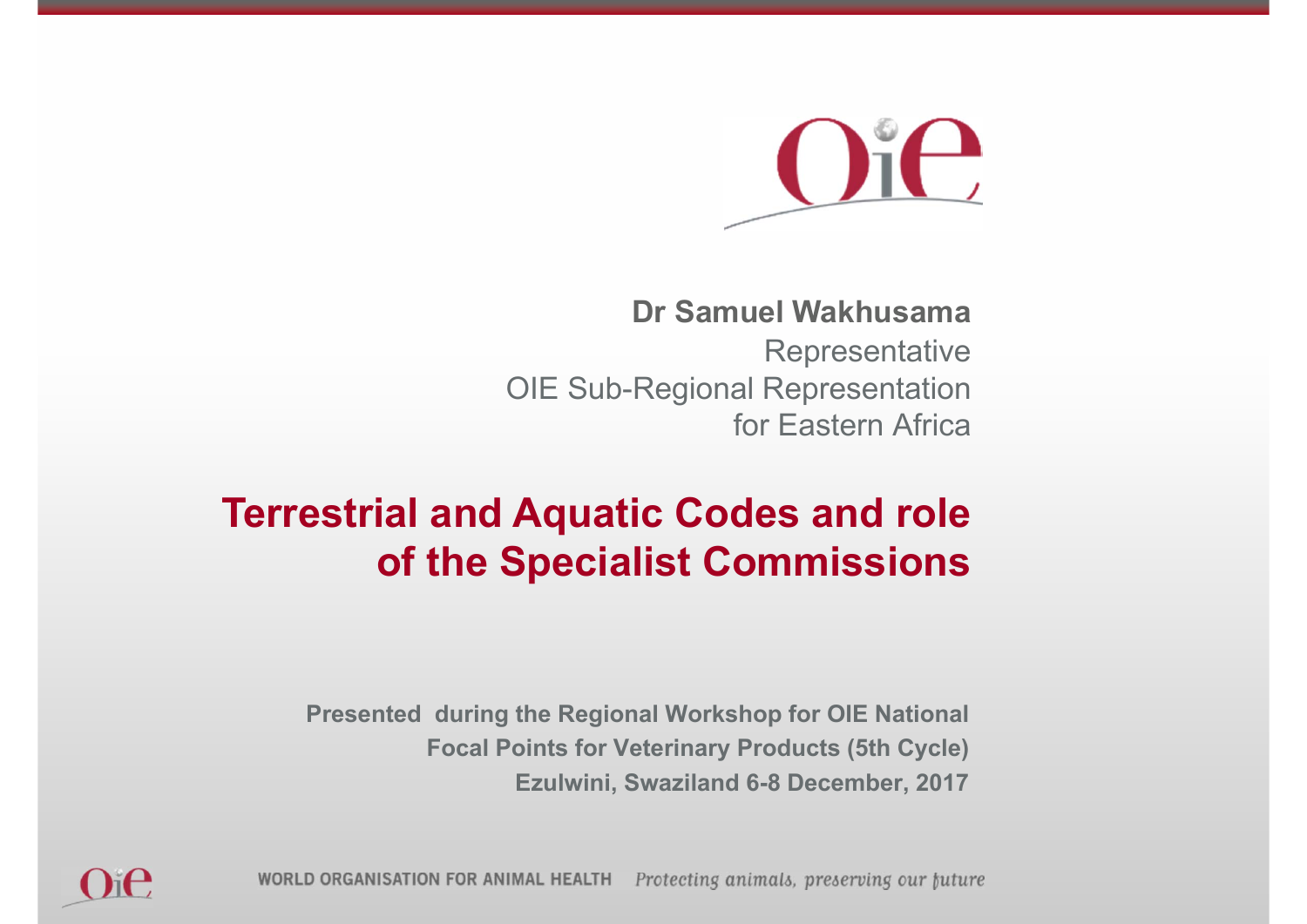

#### **The OIE Terrestrial and Aquatic Codes**

#### **The OIE Specialist Commissions**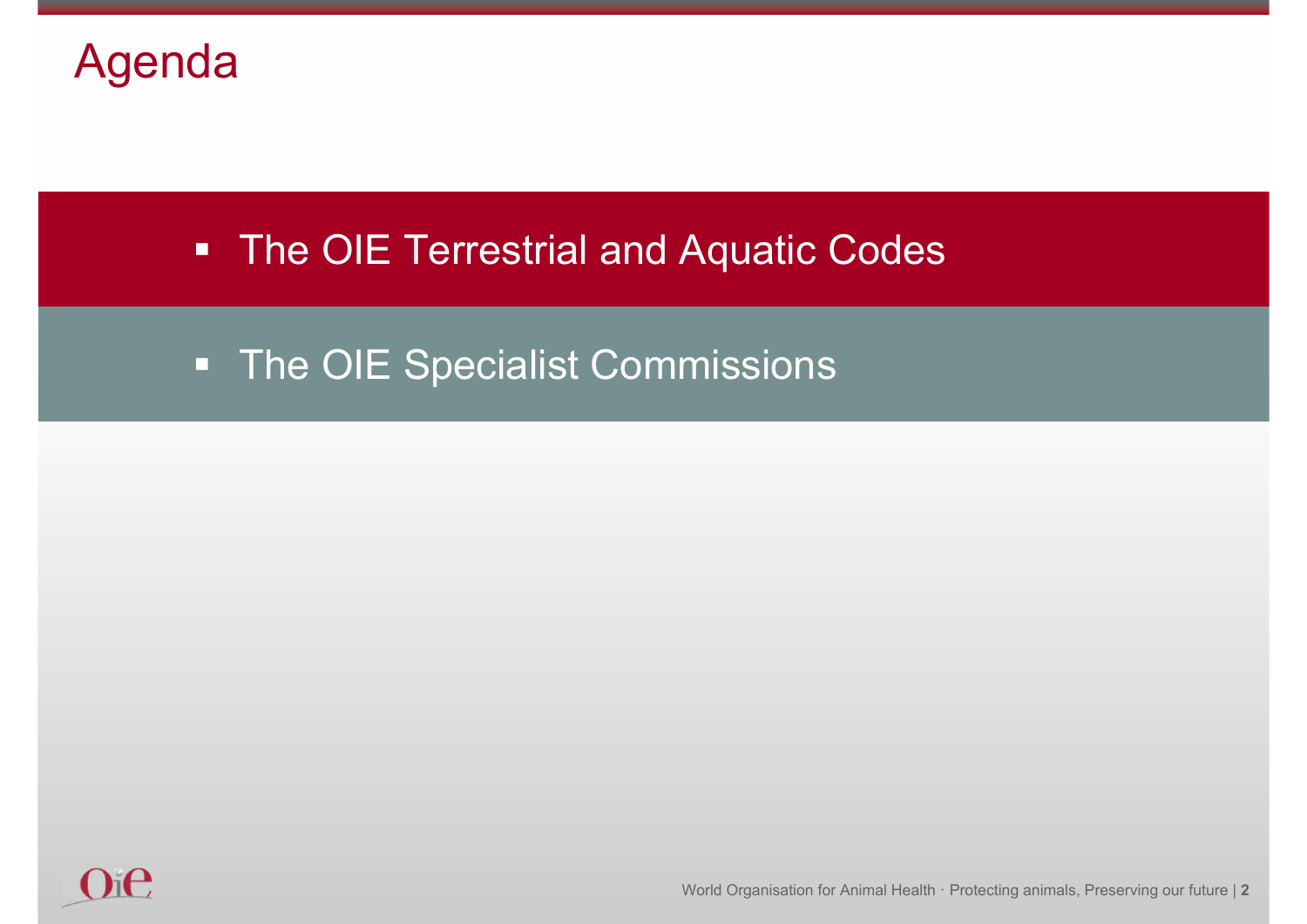## Chapter 1

#### The OIE Codes



World Organisation for Animal Health · Protecting animals, Preserving our future | **3**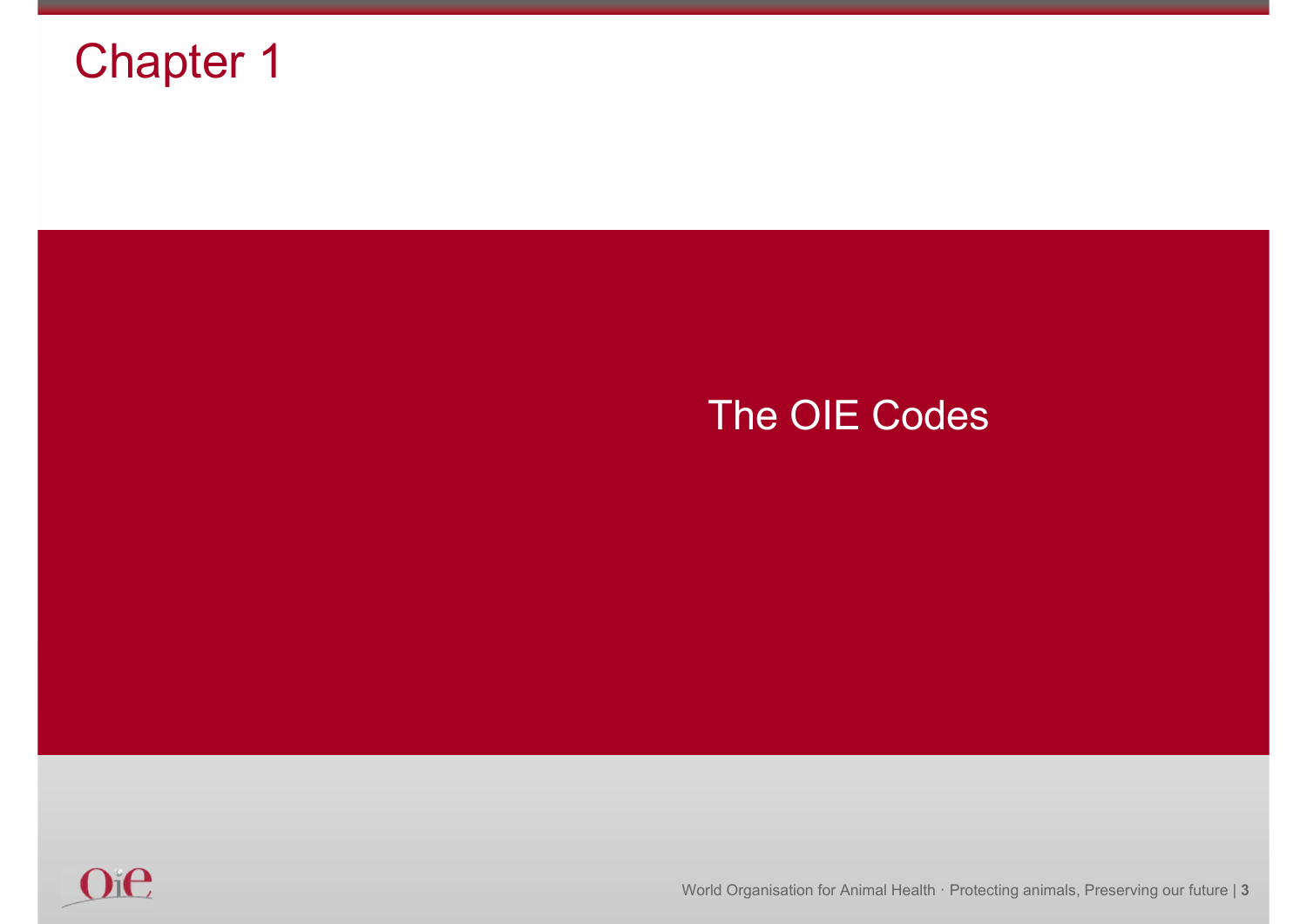### **The OIE Standards**



#### *Codes* **and** *Manuals* **available on the OIE website www.oie.int and www.rr-africa.oie.int**

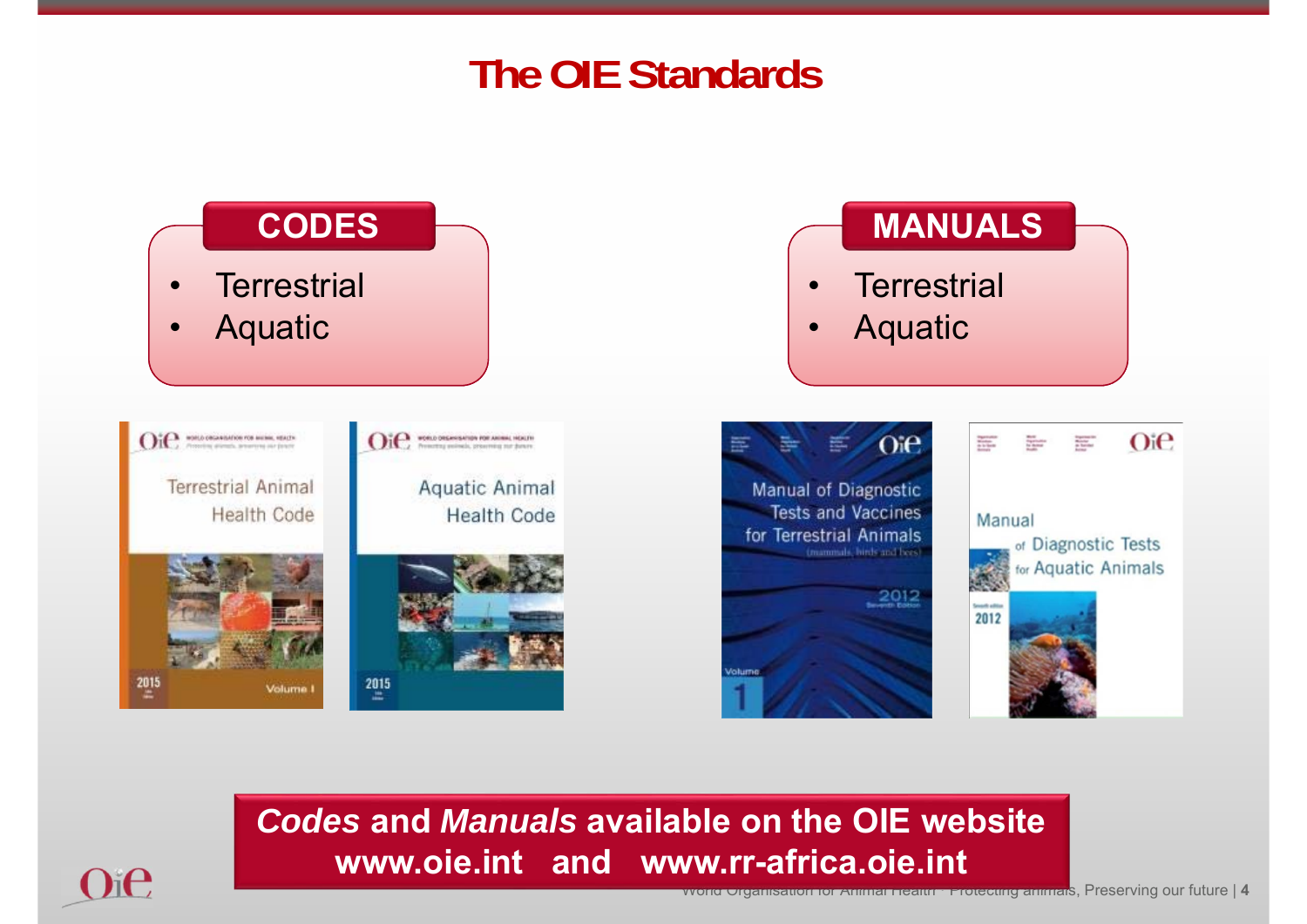### **The OIE Standards**



#### *Codes* **and** *Manuals* **available on the OIE website www.oie.int and www.rr-africa.oie.int**

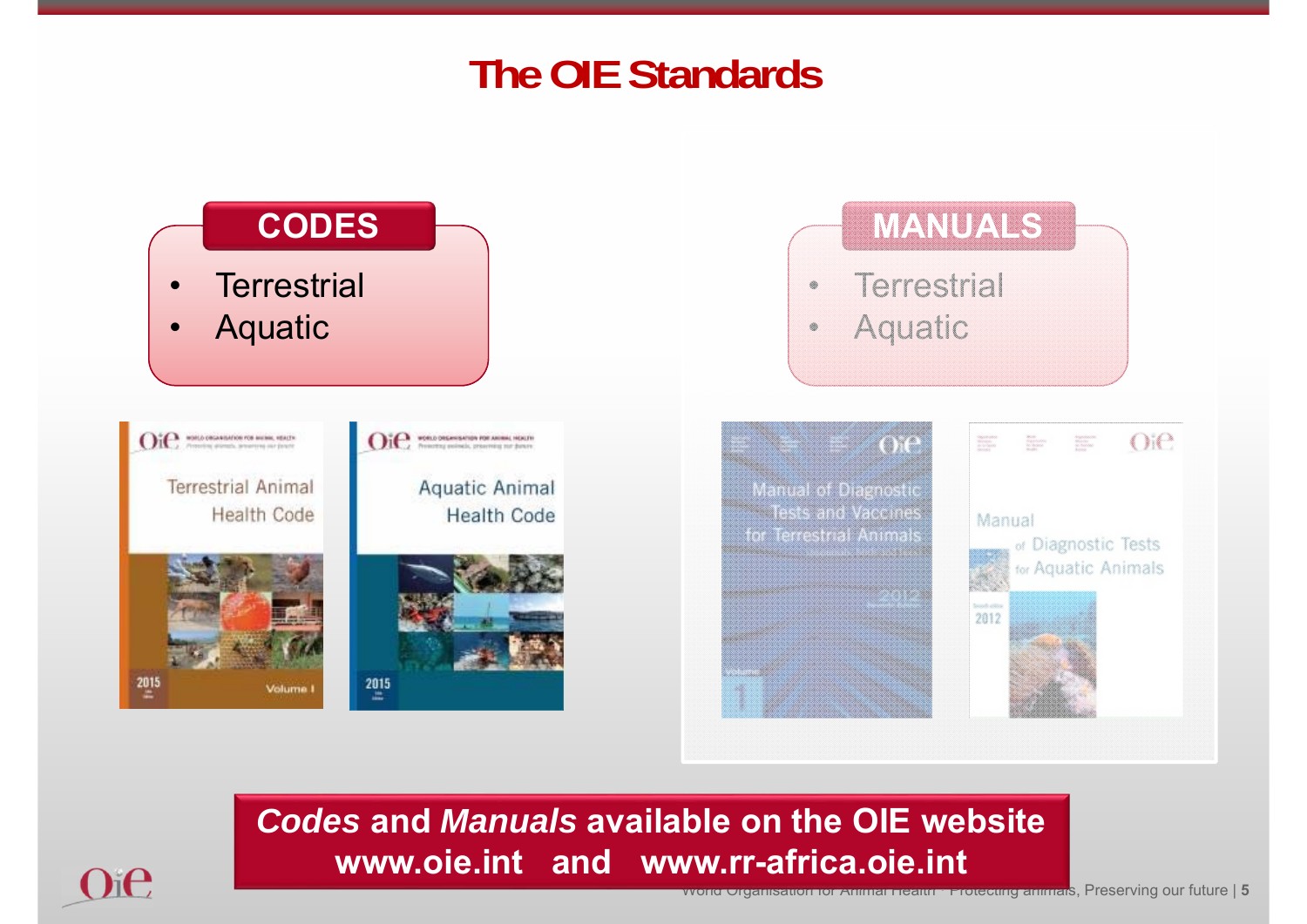### **The OIE Standards**



#### **Sanitary safety**

Safeguard world trade by publishing health standards for international trade in animals and animal products



The OIE develops normative documents relating to rules that Member Countries can use to protect themselves from the introduction of diseases and pathogens, without setting up unjustified sanitary barriers. The main normative works produced by the OIE are: the Terrestrial Animal Health Code, the Manual of Diagnostic Tests and Vaccines for Terrestrial Animals. the Aquatic Animal Health Code and the Manual of Diagnostic Tests for **Aquatic Animals** 

OIE standards are recognised by the World Trade Organization as reference international sanitary rules

They are prepared by elected Specialist Commissions and by Working Groups bringing together internationally renowned scientists, most of whom

are experts within the network of about 300 Collaborating Centres and Reference Laboratories that also contribute towards the scientific objectives of the OIE.

These standards are adopted by the World Assembly of Delegates

#### Downloads and online versions of the OIE standards

| Terrestrial Animal Health Code Vol. 1 | 26th edition (2017) | 饲           | 4 Mb   |  |
|---------------------------------------|---------------------|-------------|--------|--|
| Terrestrial Animal Health Code Vol. 2 | 26th edition (2017) | 司           | 5 Mb   |  |
| Aquatic Animal Health Code            | 20th edition (2017) | 뒌           | 2 Mb   |  |
| Terrestrial Animal Health Code        | 26th edition (2017) | <b>HTML</b> | online |  |
| Aquatic Animal Health Code            | 20th edition (2017) | <b>HTML</b> | online |  |

*Downloadable as a single pdf file (per volume) from the OIE Africa website : www.rr-africa.oie.int/en/mandates/en\_sanitary\_safety.html*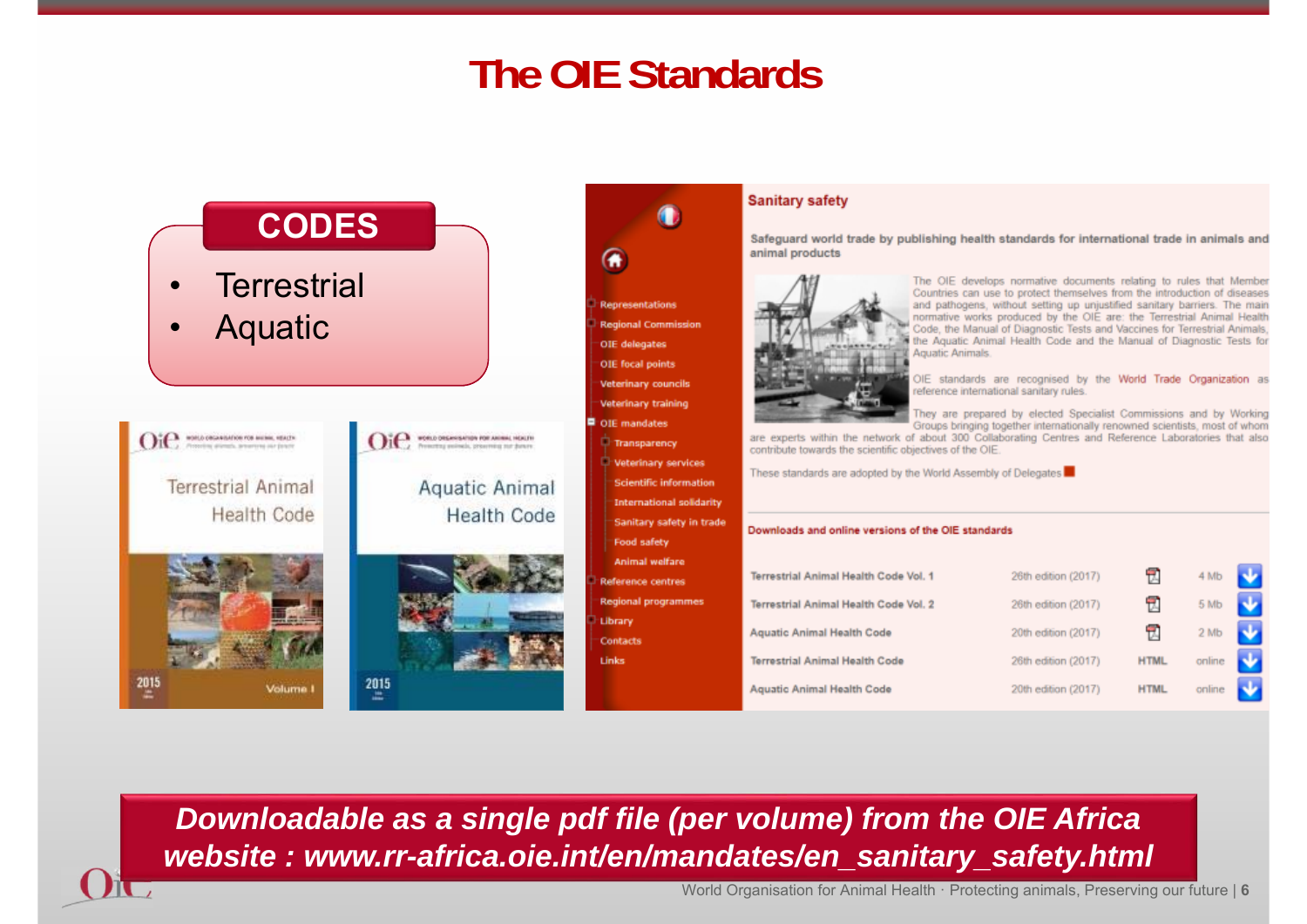# **The OIE Terrestrial Animal Health Code (TAHC)**

- The OIE *Terrestrial Animal Health Code* (the *Terrestrial Code*) sets out standards for the improvement of animal health and welfare and veterinary public health worldwide
- **The development of these standards and recommendations** is the result of the continuous work since 1960 resulting in the first publication in 1968.
- **The health measures in the** *Terrestrial Code* **are formally** adopted by the World Assembly of the Delegates of the OIE Members.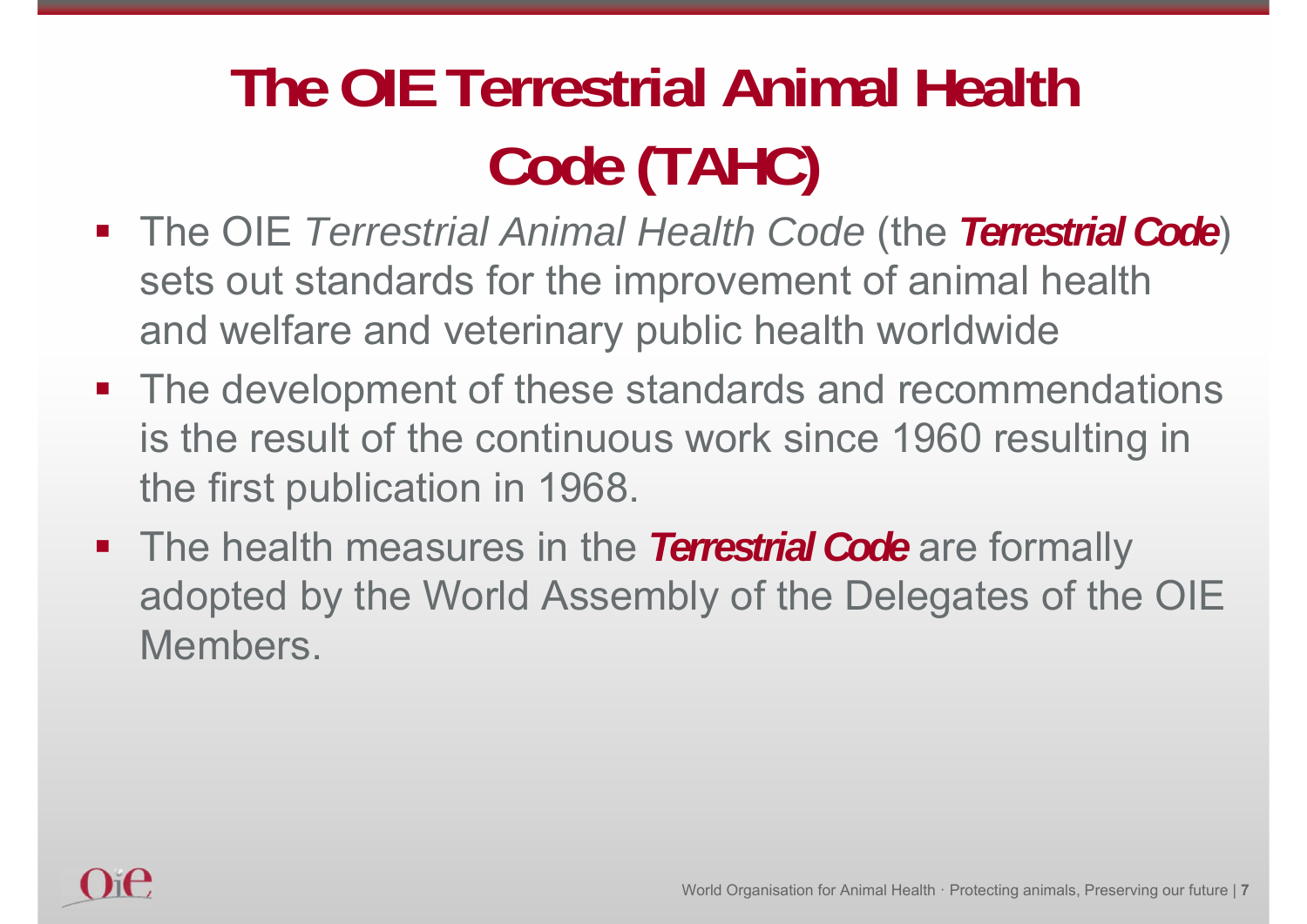## **The Terrestrial Code**

- The OIE *Terrestrial Code* is a reference document for use by Veterinary Authorities, import/export services, epidemiologists and all those involved in international trade.
- It is also a reference within the WTO Agreement on the Application of SPS Measures as an international standard for animal health and zoonoses.
- If is published annually in paper form in the three official OIE languages (English, French and Spanish), and in Russian.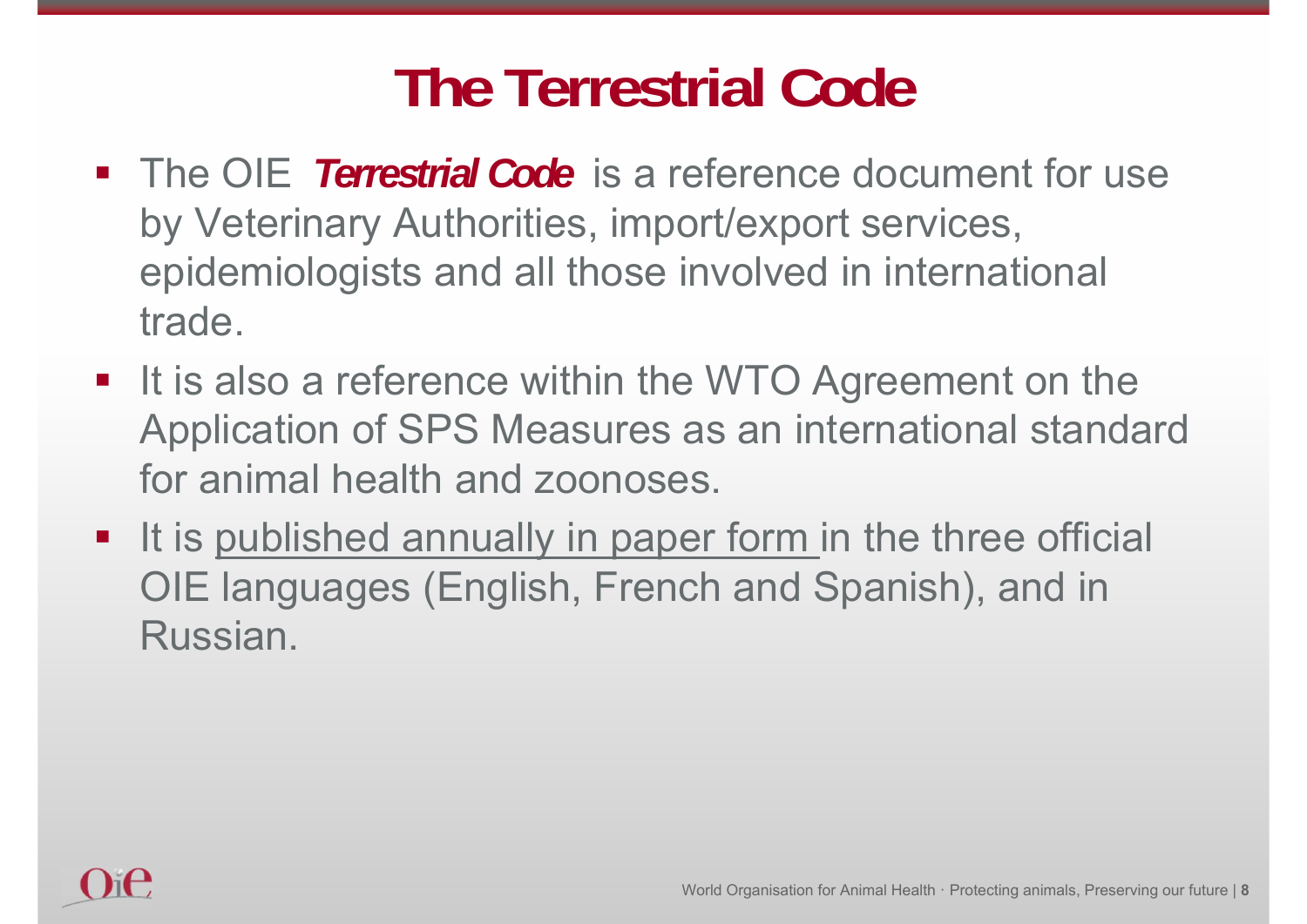# **26th Edition: 2017 Version of TAHC**

- **The contents of the 2017 version can be consulted** in <u>http://www.oie.int/international-standard-</u> setting/terrestrial-code/access-online/
- **Volume I:** General provisions for:
	- • **Chapter 1:** Animal diseases diagnosis, surveillance and notification
	- •**Chapter 2:** Risk analysis
	- •**Chapter 3: Quality of veterinary services**
	- • **Chapter 4:** General recommendations: Disease prevention and control
	- • **Chapter 5:** Trade measures, import / export procedures and veterinary certification
	- •**Chapter 6: Veterinary public health**
	- •**Chapter 7:** Animal welfare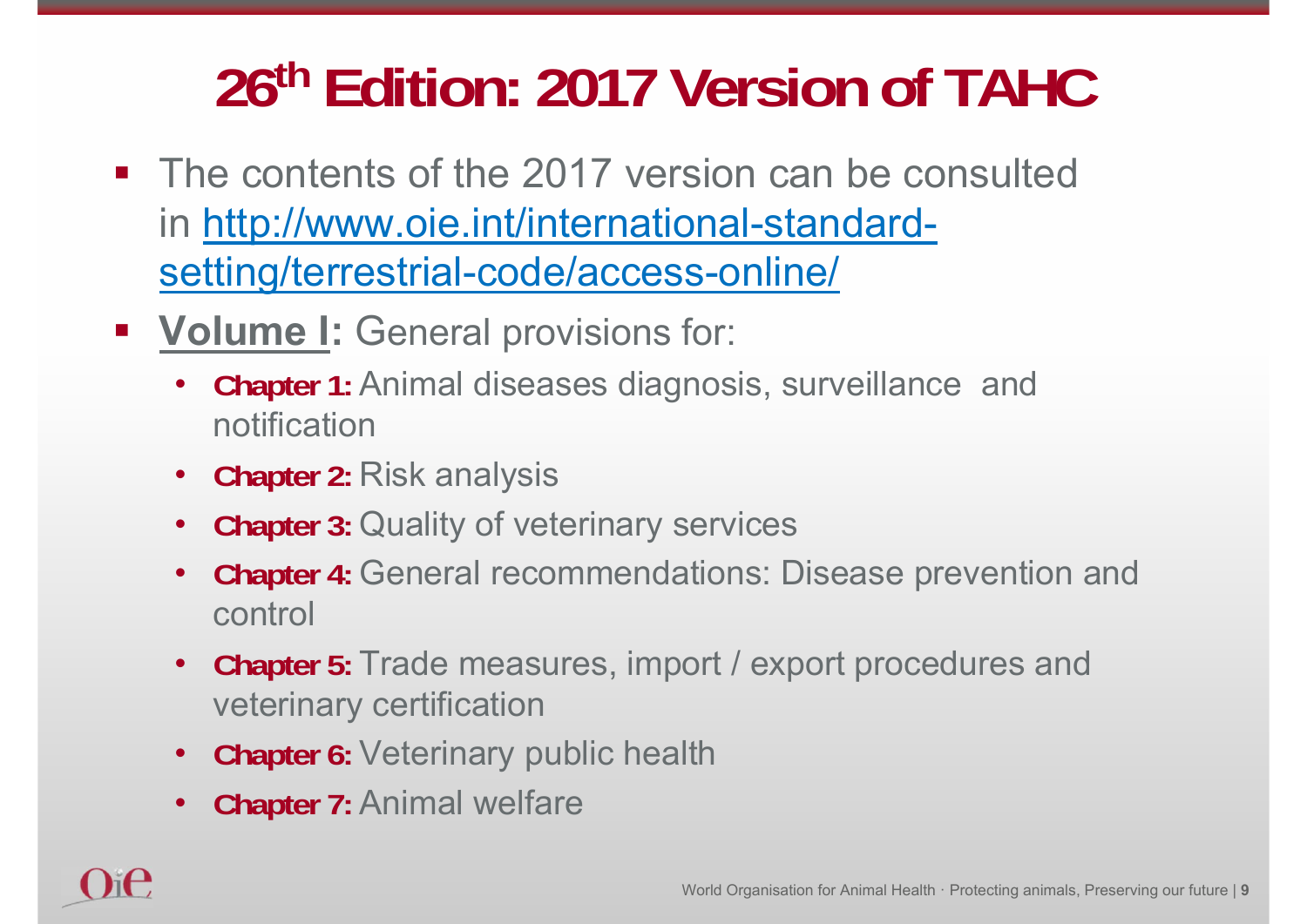## **26th Edition: 2017 Version of TAHC**

- **Volume II:** Recommendations applicable to OIE listed diseases and other diseases of importance to international trade:
	- •**Chapter 8:** Multiple species infections
	- $\bullet$ **Chapter 9:** Epidae infections
	- •**Chapter 10:** Aves infections
	- •**Chapter 11:** Bovidae infections
	- •**Chapter 12:** Equidae infections
	- •**Chapter 13:** Leporidae infections
	- •**Chapter 14:** Caprinae infections
	- •**Chapter 15:** Suidae infections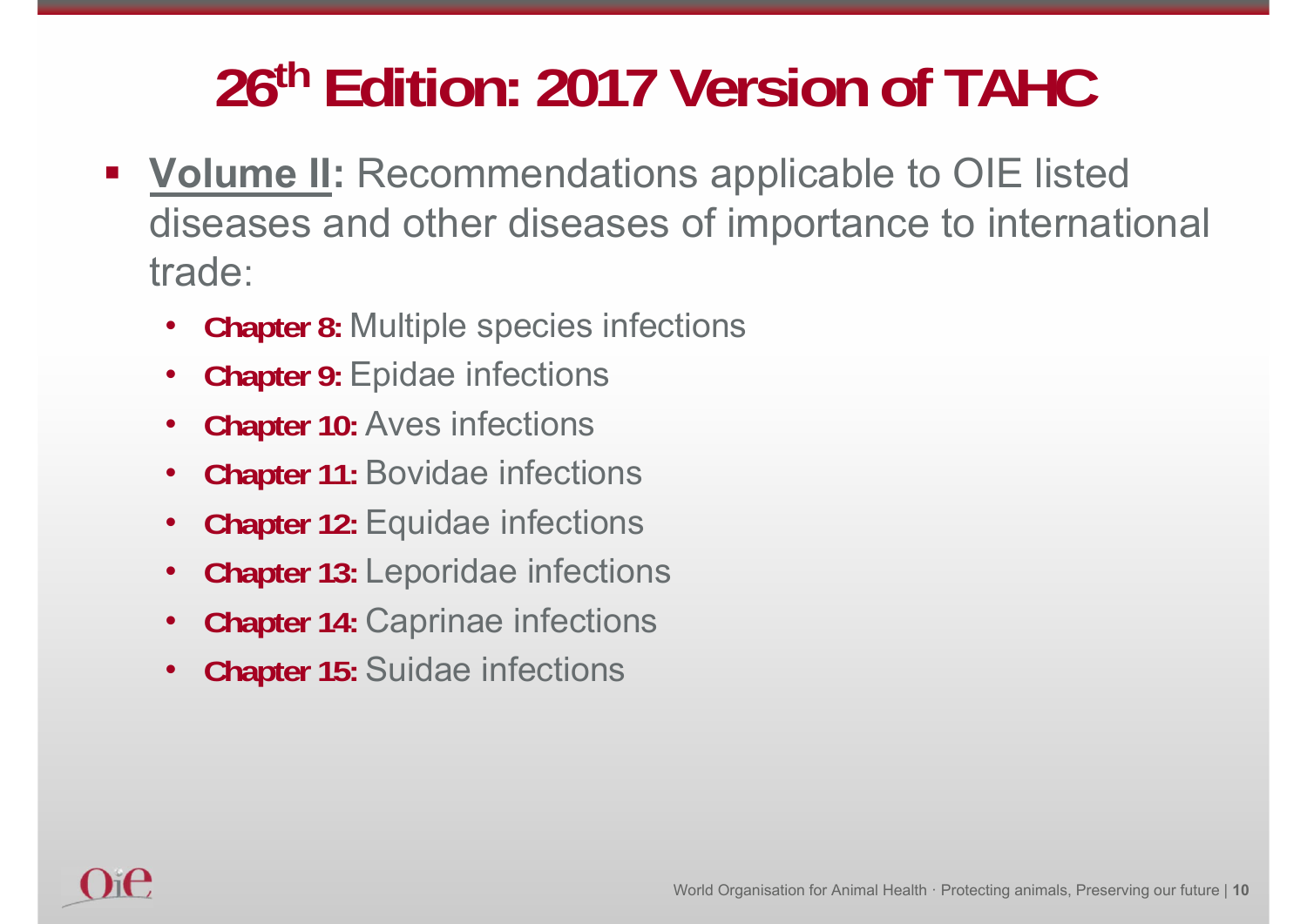# **Modifications to the 26th Edition of TAHC**

- $\mathcal{L}_{\mathcal{A}}$ This edition also includes **five new chapters** on following titles:
- $\mathcal{L}_{\mathcal{A}}$  Risk Analysis
	- • **Chapter 2.2:** Criteria applied by the OIE for assessing the safety of commodities
- Veterinary Public Health
	- • **Chapter 6.12:** Prevention and control of *Salmonella* in bovine commercial production systems
	- • **Chapter 6.13:** Prevention and control of *Salmonella* in pig commercial production systems
- Multiple species Infections
	- •**Chapter 8.11:** Infection with *Mycobacterium tuberculosis* complex
- $\blacksquare$  Suidae Infections
	- • **Chapter 15.3:** Infection with porcine reproductive and respiratory syndrome virus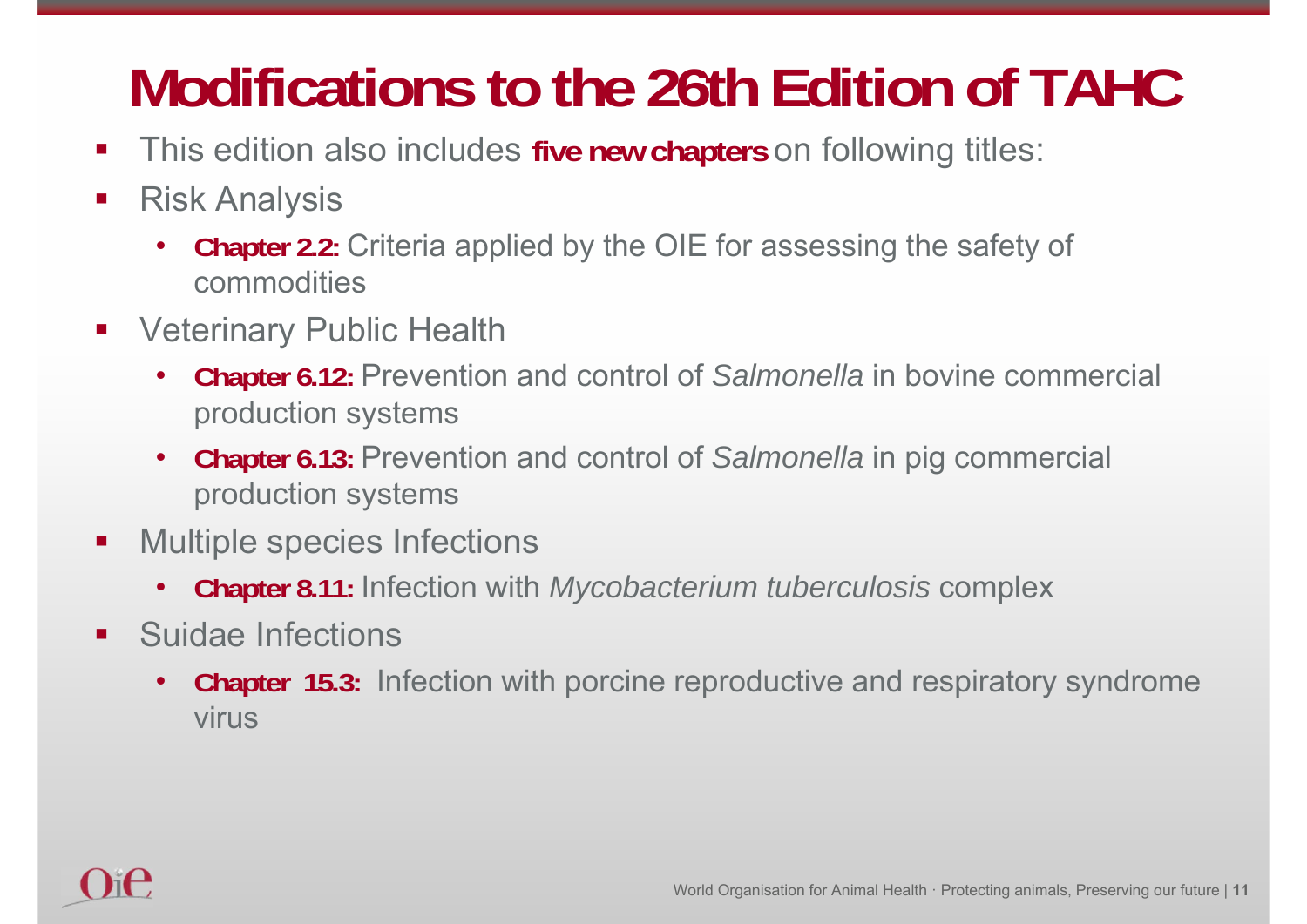# **The OIE Aquatic Animal Health Code (AAHC)**

- The OIE *Aquatic Animal Health Code* (the *Aquatic Code*) sets out standards for the improvement of aquatic animal health and welfare of **farmed fish** worldwide, and for safe international trade in aquatic animals (amphibians, crustaceans, fish and molluscs) and their products.
- **The standards in the Aquatic Code are formally adopted by** the World Assembly of OIE Delegates
- **The WTO Agreement on the Application of SPS recognises** the *Aquatic Code* as the key part of the WTO legal framework for international trade
- **Example 2** Like the *Terrestrial Code*, the *Aquatic Code* is published annually in the three official OIE languages (English, French and Spanish).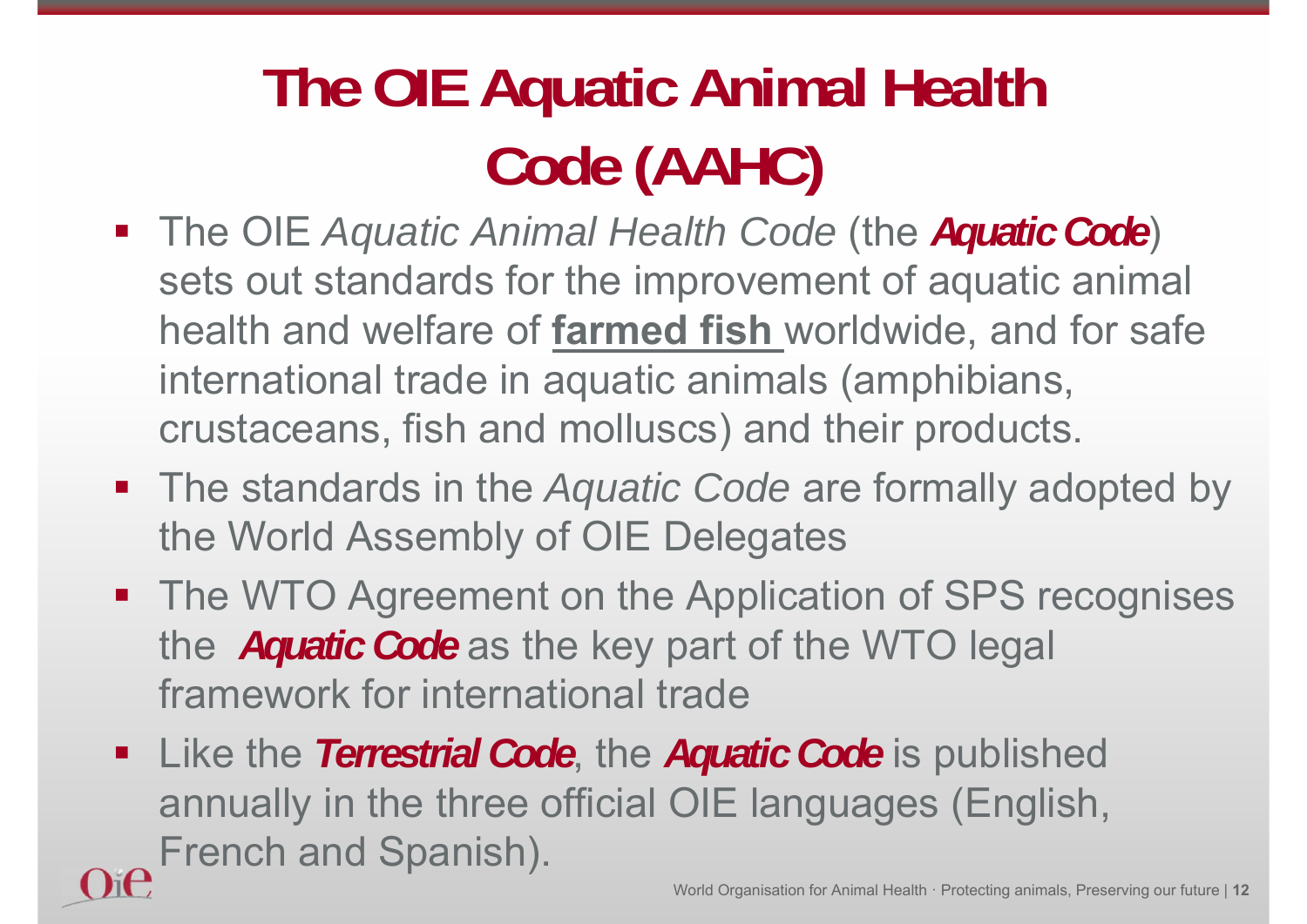## **20th Edition: 2017 Version of Aquatic Code**

- **The** *Aquatic Code* is available online free of charge http://www.oie.int/international-standard-setting/aquaticcode/access-online
- Sections 1 to 7 of the *Aquatic Code* include chapters on
	- **Chapter 1:** Notification, diseases listed by the OIE and surveillance for aquatic animals
	- **Chapter 2:** Risk analysis
	- **Chapter 3:** Quality of Aquatic Animal Health Services
	- **Chapter 4:** Disease prevention and control
	- **Chapter 5:** Trade measures, import/export procedures and model health certification
	- **Chapter 6:** Antimicrobial use in aquatic animals
	- •**Chapter 7:** Welfare of farmed fish.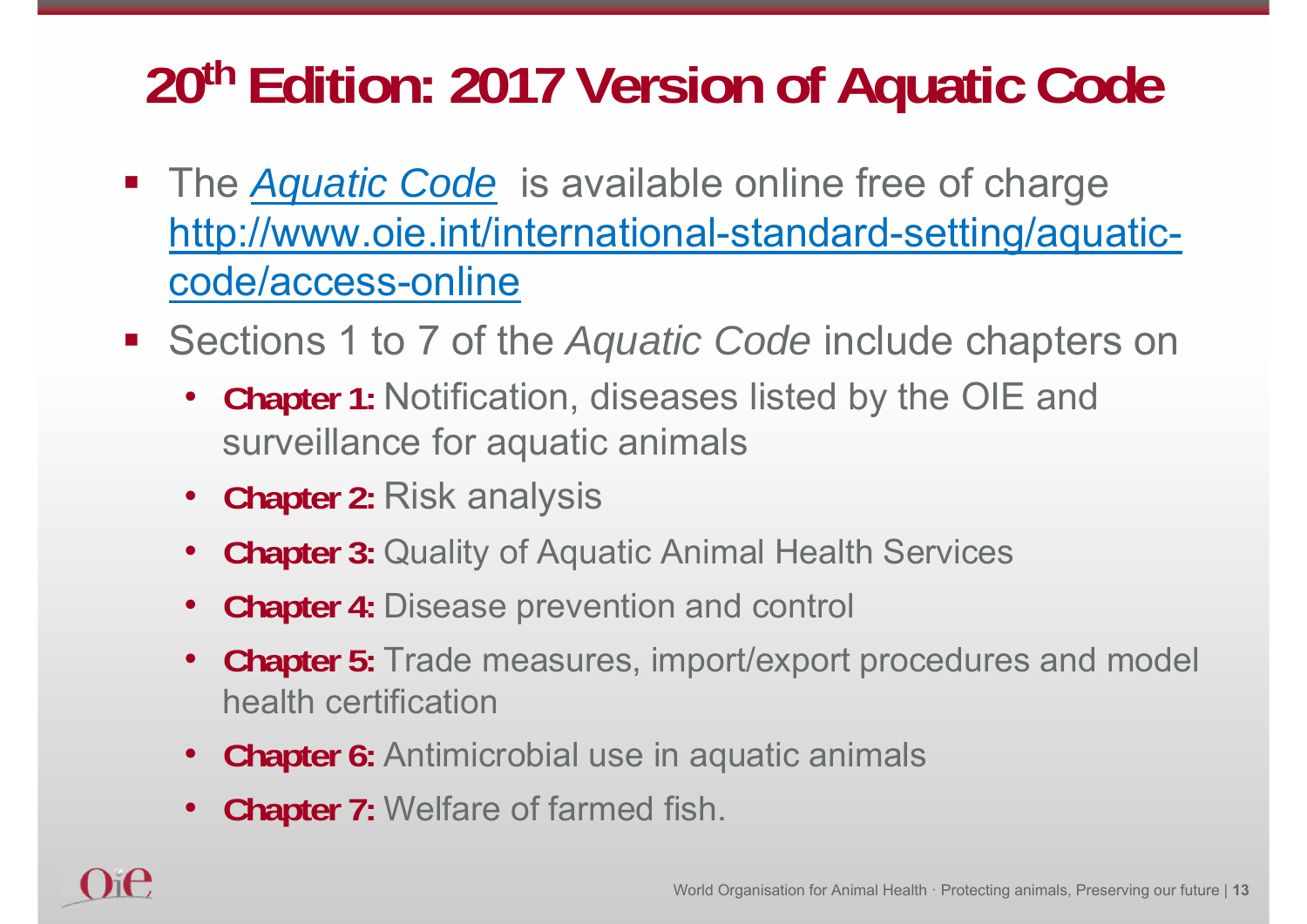## **20th Edition: 2017 Version of Aquatic Code**

- Sections 8 to 11 of the *Aquatic Code* has disease specific chapters for OIE listed diseases
	- **Chapter 8:** Diseases of amphibians
	- •**Chapter 9:** Diseases of crustaceans
	- **Chapter 10:** Diseases of fish
	- **Chapter 11:** Diseases of molluscs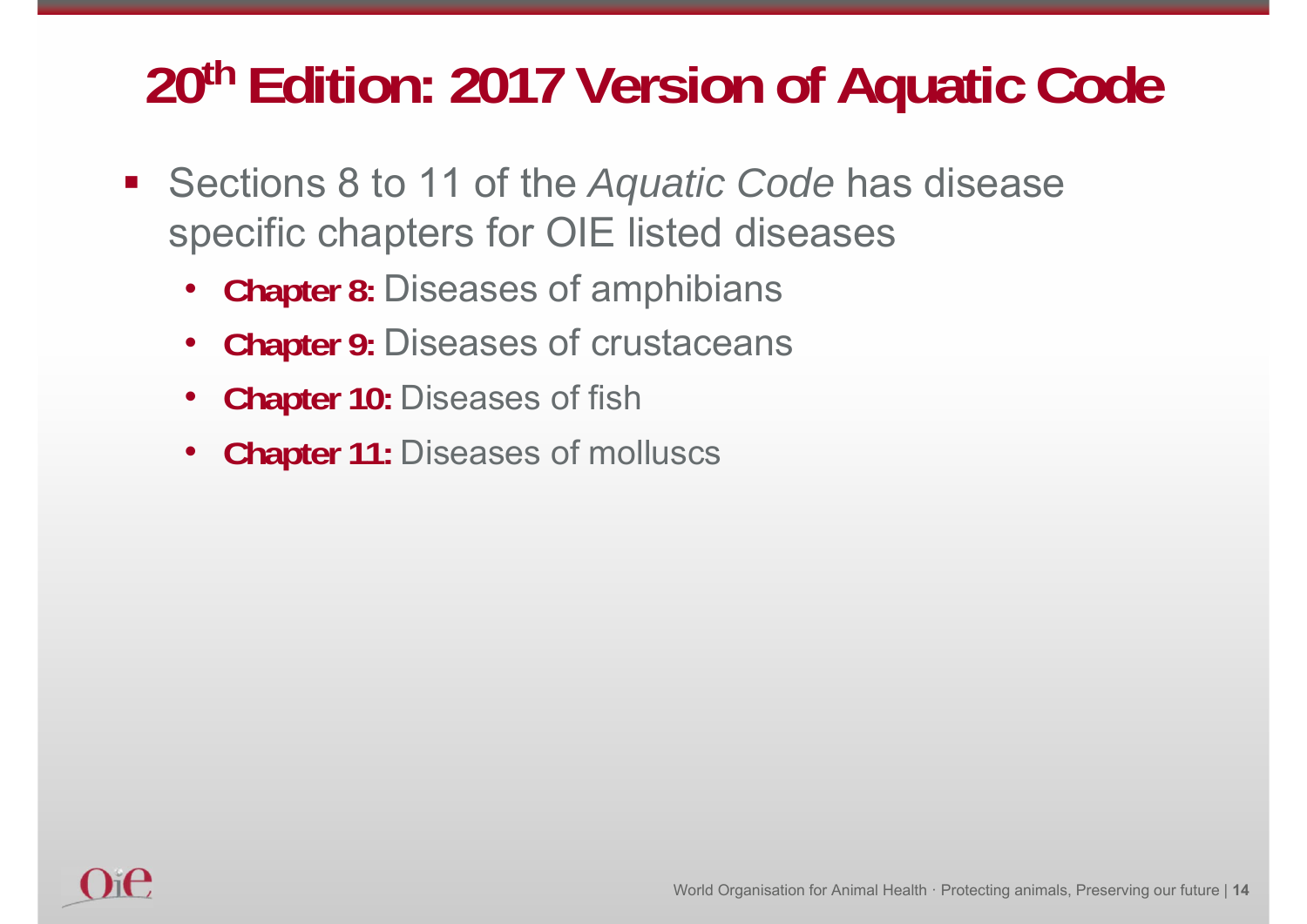## **Modifications to the 20th Edition of AAHC**

- This 20th edition incorporates modifications to the *Aquatic Code* agreed at the 85th General Session in May 2017.
	- $\bullet$ Revisions to several definitions in the glossary;
	- •*Chapter 1.2:* 'Criteria for listing aquatic animal diseases' has been extensively amended to align with the corresponding chapter in the OIE *Terrestrial Animal Health Code*;
	- *Chapter 1.3* : A new disease, *Batrachochytrium salamandrivorans*, has been added
	- $\bullet$  *'Diseases listed by the OIE'* and some disease names have been amended
	- • *Chapters 4.3: 'Disinfection of aquaculture establishments and equipment',*
	- • *Chapter 4.4: 'Recommendations for surface disinfection of salmonid eggs'*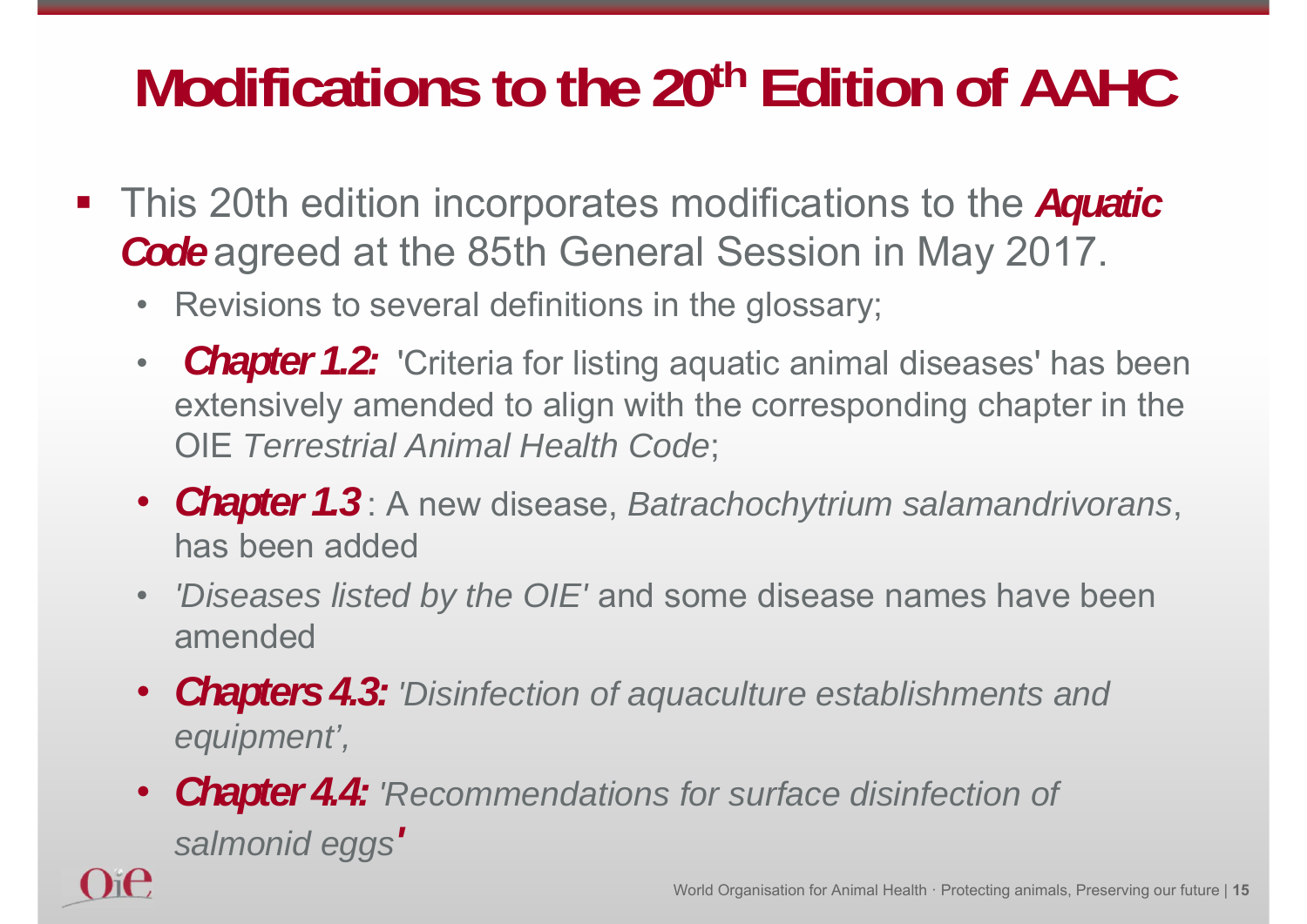## **Modifications to the 20th Edition of AAHC**

- **Chapter 5.1: 'General obligations related to certification';**
- A number of horizontal amendments were made in all crustacean disease-specific chapters, to improve readability.
- In addition, the list of susceptible species in *Article X.X.2*. in *Chapters 9.2., 9.3., 9.4., 9.5., 9.6.* and *9.8.* was reviewed and amended, where relevant, after consideration of the application of the *'Criteria for listing species as susceptible to infection with a specific pathogen*' (*Chapter 1.5*.);
- **A** new chapter on acute hepatopancreatic necrosis disease (*Chapter 9.1*.) has been added;
- **Article X.X.8.** in all disease-specific chapters was revised to more adequately describe the requirements for the importation of aquatic animals for aquaculture from a country, zone or compartment not declared free from disease *X*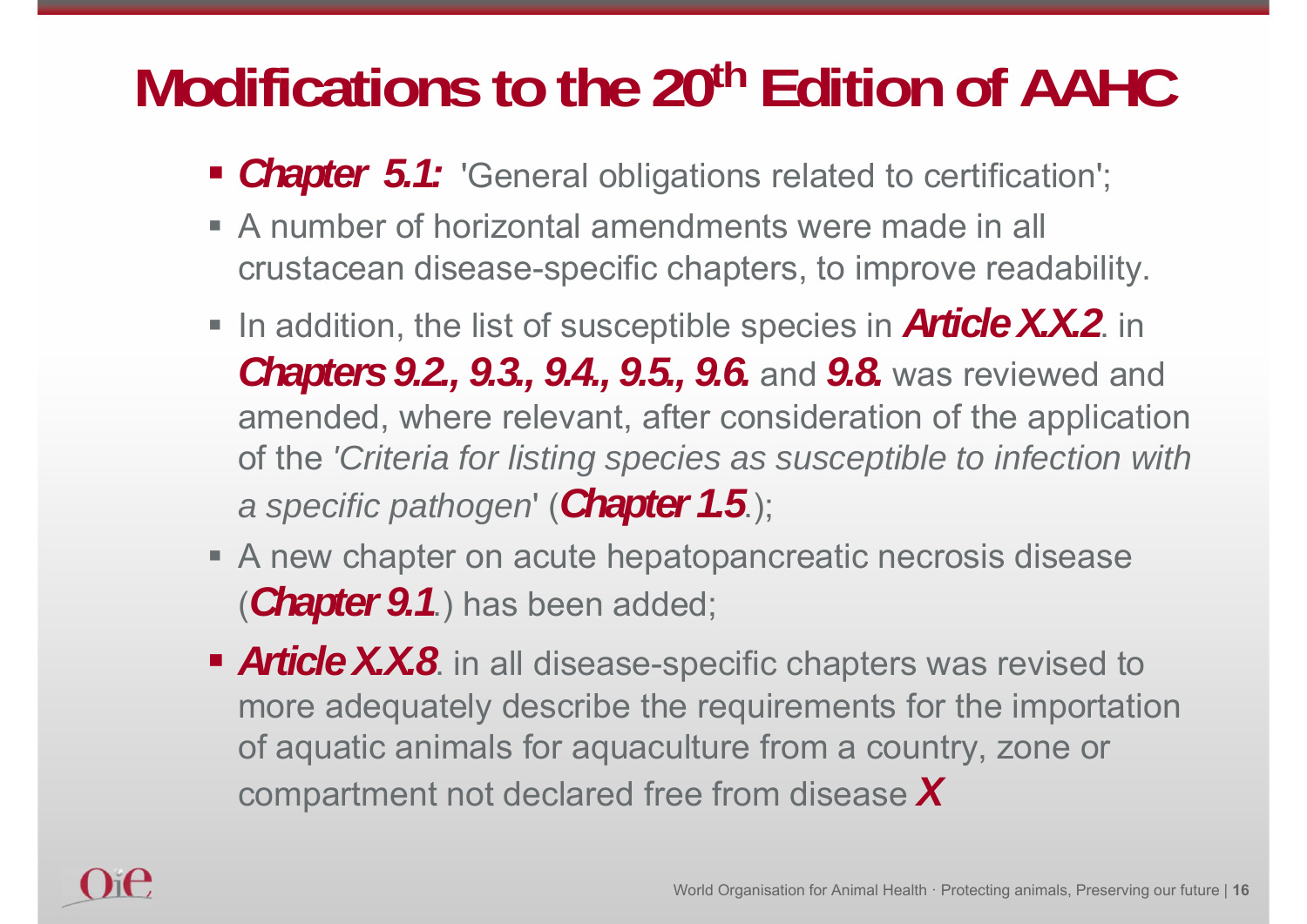#### Chapter 2

#### **Specialist Commissions, part of the** governance structures of the OIE



World Organisation for Animal Health · Protecting animals, Preserving our future | **17**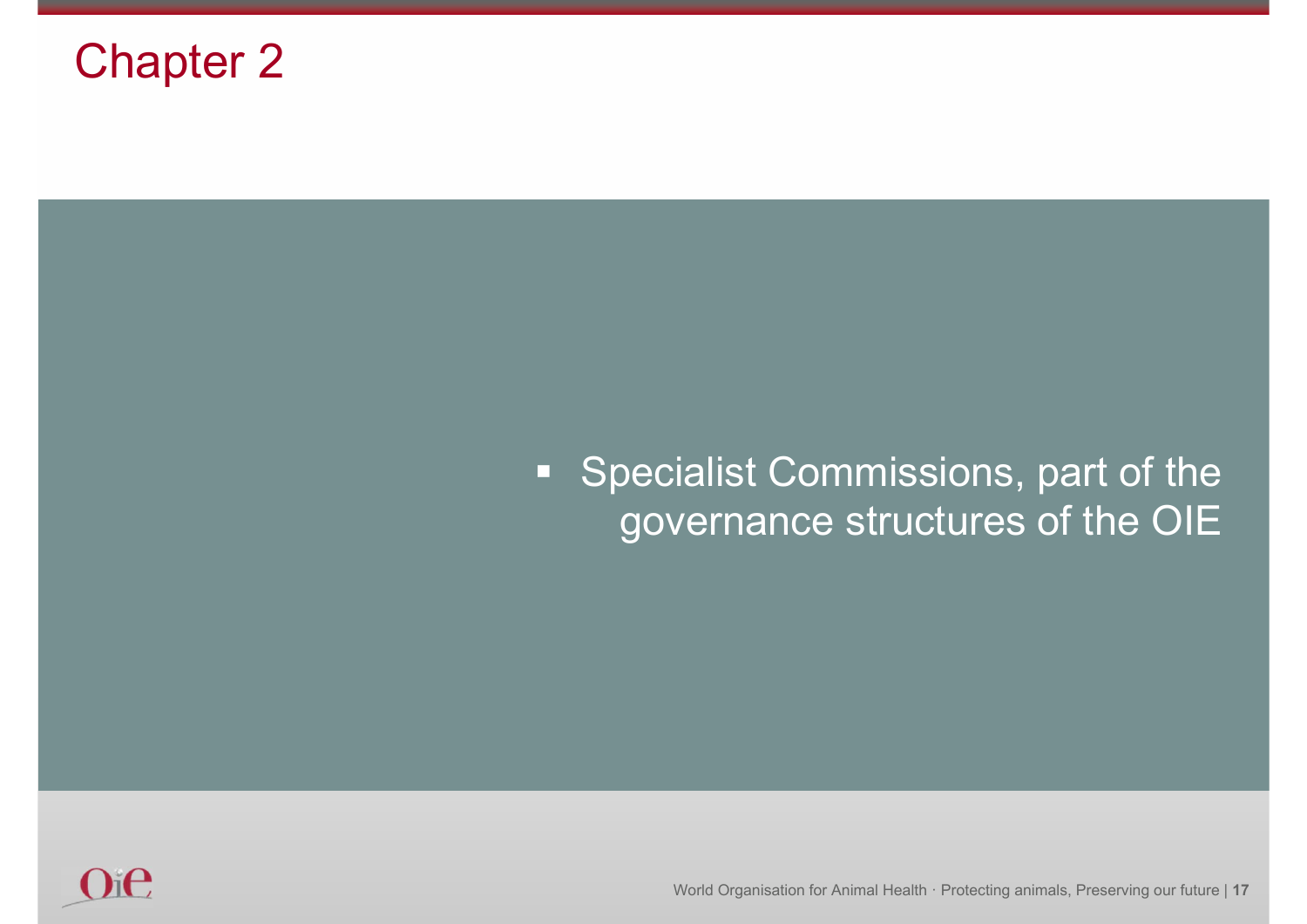### **GOVERNANCE STRUCTURES**   $\Box$ **OF THE OIE**

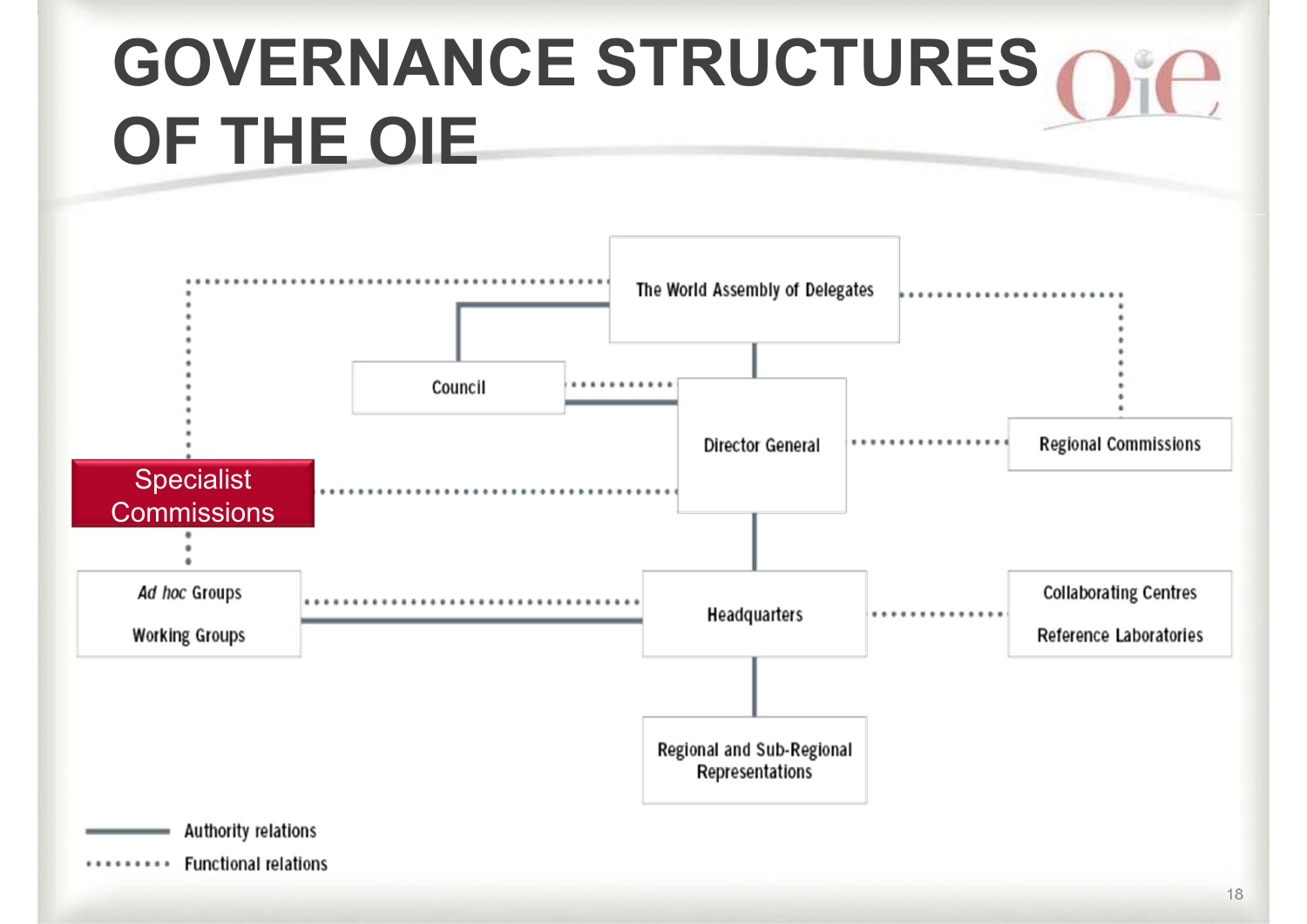

•Study **epidemiological** issues

Animal disease prevention and control methods

- • Develop, update and propose international **standards** and **guidelines** for adoption by the World Assembly of Delegates
- • Study **scientific** and **technical** issues raised by Members, excluding **trade** issues for which the Director General may propose mediation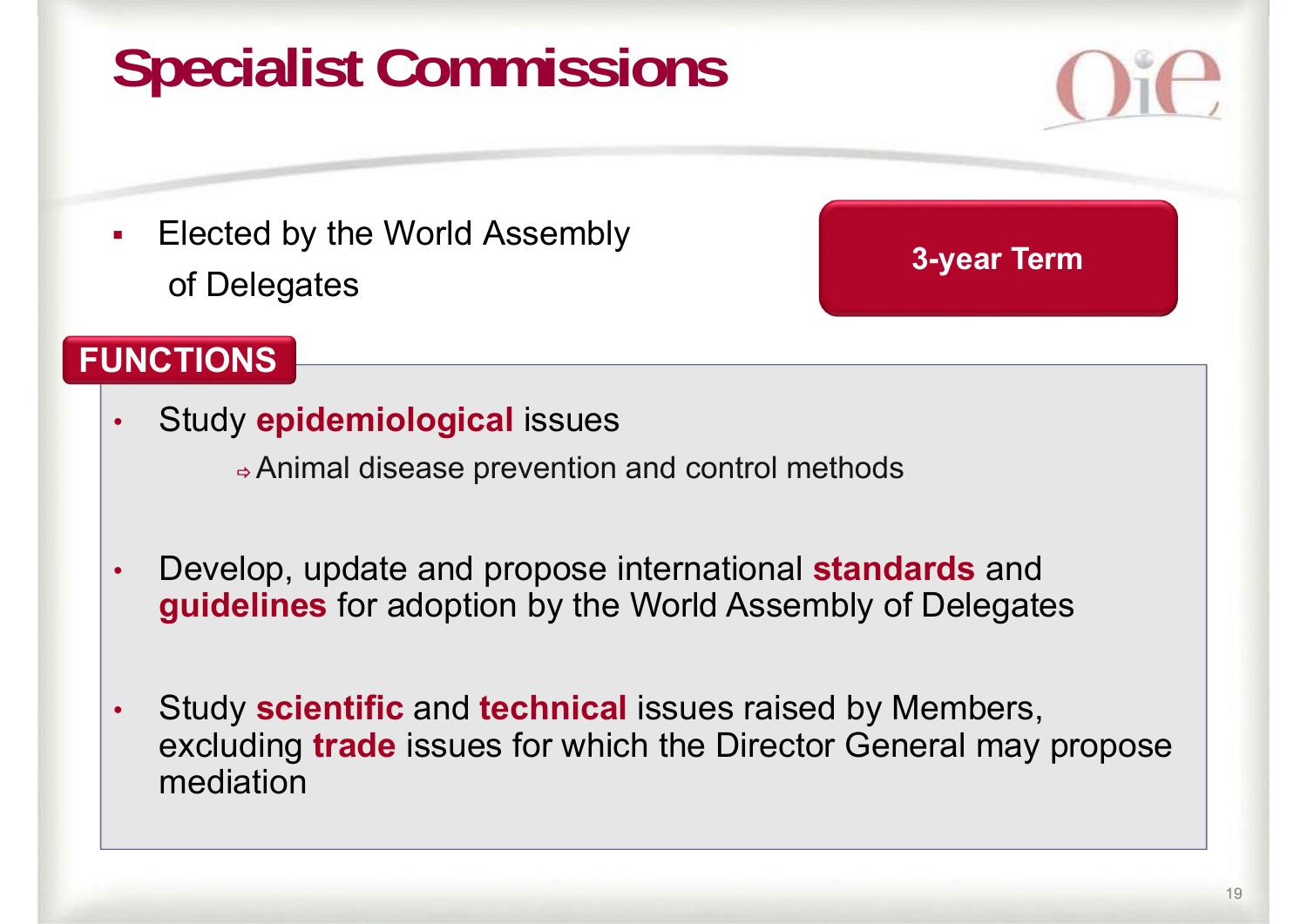| <b>Code Commission</b>                     | • Updates on an annual basis the OIE Terrestrial Code and<br>specific standards, recommendations and guidelines                                                                                                                                                                                                          |
|--------------------------------------------|--------------------------------------------------------------------------------------------------------------------------------------------------------------------------------------------------------------------------------------------------------------------------------------------------------------------------|
| <b>Scientific Commission</b>               | • Supports strategies and identification measures for<br>• Disease surveillance<br>• Disease prevention and control<br>• Submits corresponding proposals to the Code Commission<br>• Examines Members' request regarding their animal health<br>status                                                                   |
| <b>Aquatic Animal</b><br><b>Commission</b> | • Update on an annual basis the OIE Aquatic Code and Manual<br>• Formulates recommendations relating to the prevention and<br>control of diseases of fish, molluscs, crustaceans and<br>amphibians                                                                                                                       |
| <b>Laboratories Commission</b>             | Develops diagnostic methods for diseases in mammals, birds<br>and bees<br>Defines quality criteria of biological products, including<br>vaccines<br>Oversees the development of the Terrestrial Manual<br>Supports the Director General in supervising the global<br>network of OIE Reference Centres<br>20 <sup>2</sup> |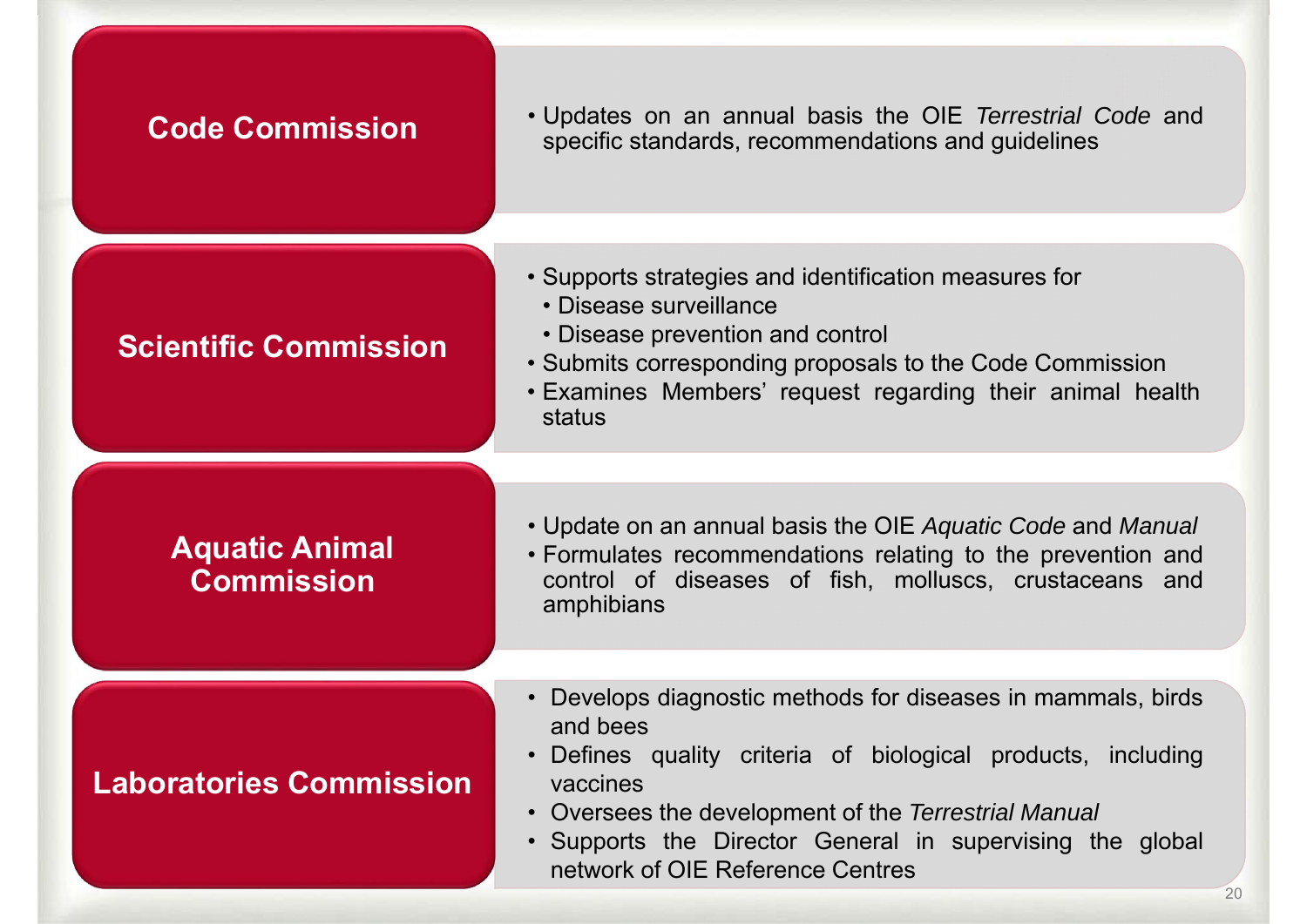# **Nomination for election to the OIE's Specialist Commissions**

## **Who can apply?**



- F Internationally recognised veterinarians, specialists or independent scientists with broad knowledge in any of the following areas:
	- • major diseases (including OIE listed diseases) of animals (mammals, birds and bees as well as aquatic animals),
	- • the animal health aspects of international trade in animals and animal products, and expertise in the control of animal diseases, in animal welfare and in veterinary public health.
	- $\bullet$  surveillance, diagnosis and control of OIE listed terrestrial / aquatic animal diseases, and aspects of international trade in the animals and their products,
	- • laboratory diagnosis or control and prevention of infectious animal diseases and one or more of the following; risk analysis, epidemiology or new scientific technologies applied to disease prevention and control,
	- $\bullet$  veterinary laboratory management, biosafety and biosecurity, vaccine production, test validation, quality management systems, genomics and new scientific technologies.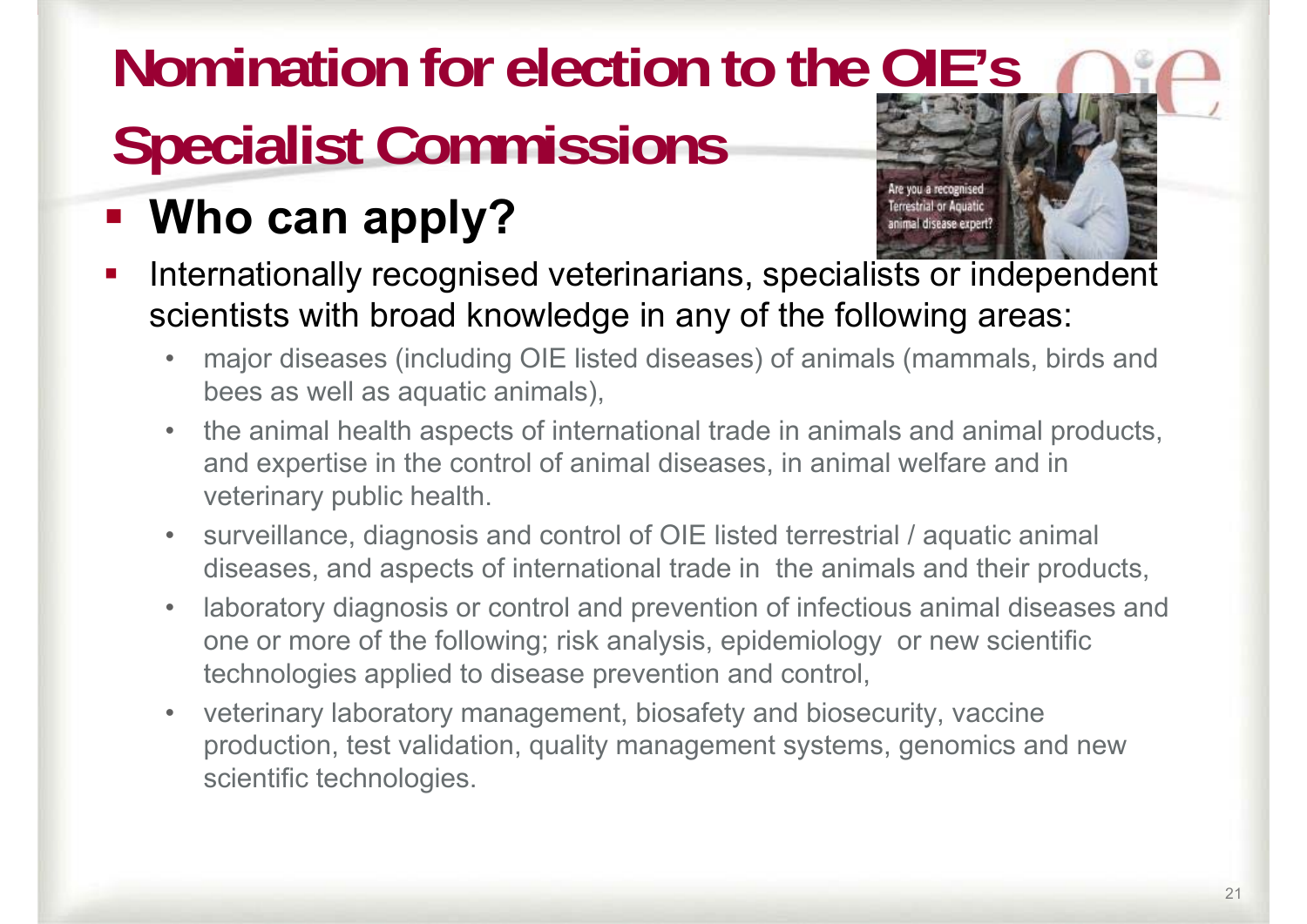# **Criteria for selection of Specialist Commisions**

- **Endorsement of your OIE Delegate**
- **Have a knowledge and working language in** English
	- Applications received in a language other than English will be considered invalid and therefore not eligible for further evaluation.